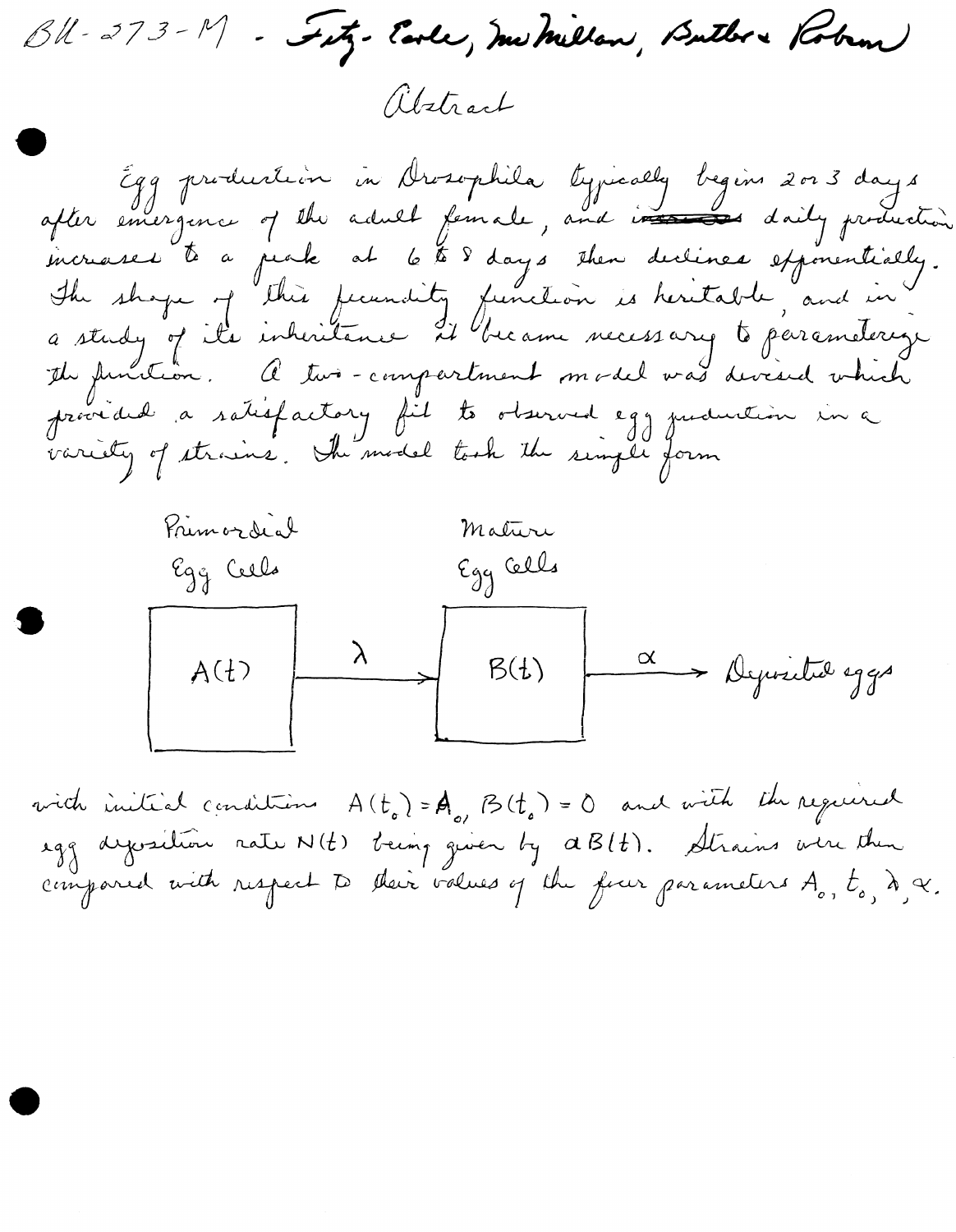## A GENERAL THEORY OF EGG PRODUCTION

by

•

Malcolm Fitz-Earle, Ian McMillan, Leonard Butler and Douglas Robson\* Department of Zoology University of Toronto Toronto, Ontario, Canada

#### Introduction

Egg production in organisms which lay eggs continuously throughout their adult lifetimes, can generally be subdivided into two components. The first component is an increasing phase to a maximum egg production rate and the second component a decreasing phase from this maximum. For typical egg production profiles the simplest model involves a von Bertalanffy growth component and an exponential decay component. The overall profile is the resultant of these two components.

#### The Model

For simplicity, consider egg production as a two stage process. Mature eggs develop from 'primordial' egg cells and are then expelled from the ovary as 'developed' eggs. Assume that the initial number of primordial egg cells  $(A_0)$  is fixed at time t<sub>o</sub> at which time they begin to develop at a constant instantaneous rate  $\lambda$ . Then the number of primordial egg cells remaining at time  $t > t_0$  is

$$
A(t) = A_0 e^{-\lambda (t - t_0)}
$$

Assume that mature eggs are deposited at a constant instantaneous rate $\alpha'$ .

\*Biometrics Unit, Cornell University, Ithaca, New York, U.S.A.

 $[0.506666]$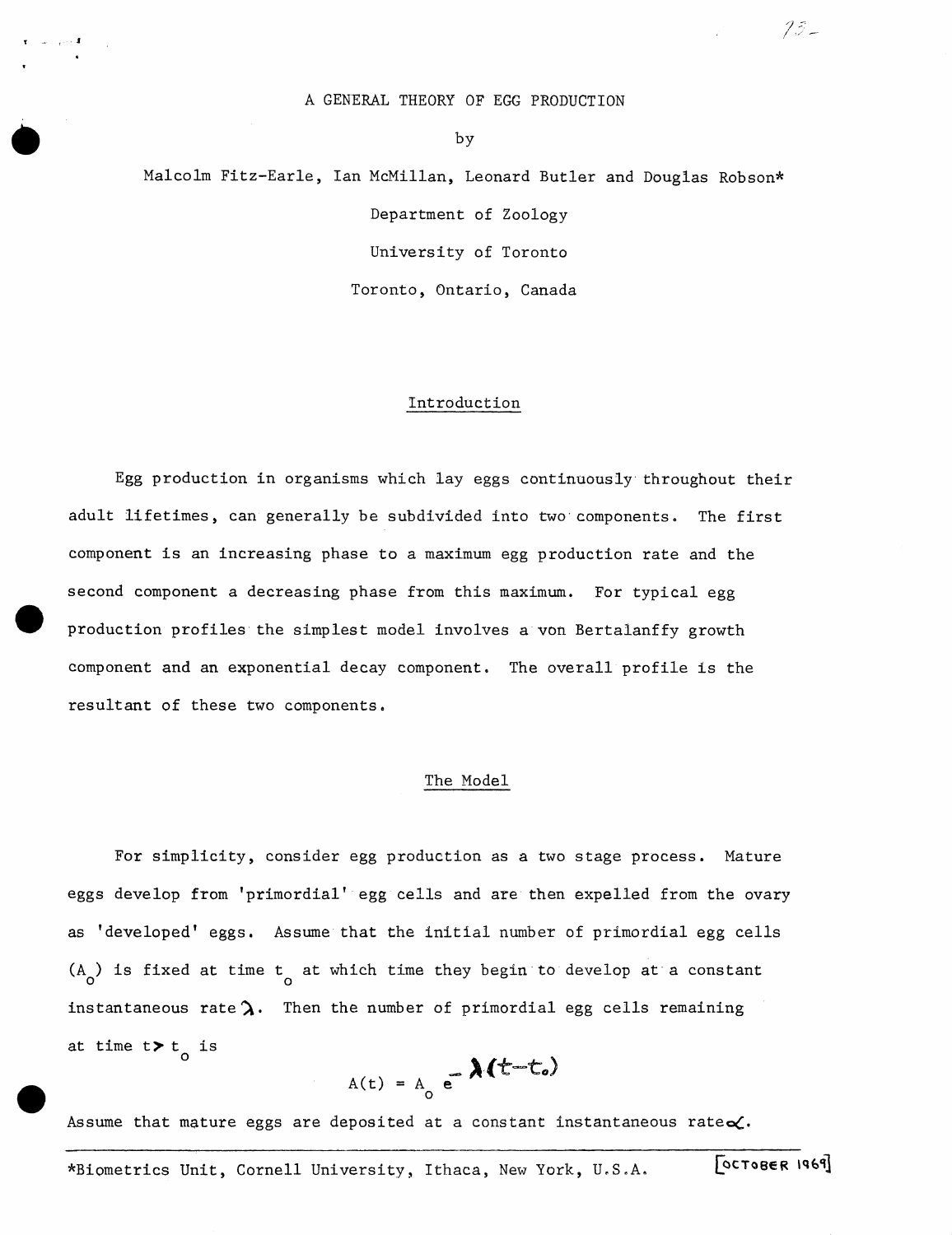If  $B(t)$  is the number of mature eggs present in the female at time t, and  $B(t_0) = 0$ , then

$$
\mathbb{N}(\mathbf{t}) = \alpha \mathbb{B}(\mathbf{t}),
$$

where  $N(t)$  is the rate of deposition of mature eggs. The rate of change in the number of mature eggs present in the female is the difference between their rate of development and their rate of deposition. Therefore,

 $B' (t) = \lambda \Lambda(t) - \alpha B(t)$ .

Solving this equation with the initial conditions  $A(t_0) = A_0$  and  $B(t_0) = 0$ , we have

$$
B(t) = \frac{1}{e^{\alpha t}} \int e^{\alpha t} \lambda A(t) dt + \frac{C}{e^{\alpha t}}
$$
  
and  $A(t) = A e^{-\lambda (t - t_0)}$ .

where  $C = constant$ 

$$
B(t) = \frac{e^{\lambda t} e}{e^{\alpha t}} \int e^{\alpha t} \lambda A_0 e^{-\lambda t} dt + \frac{C}{e^{\alpha t}}
$$
  

$$
= e^{-\alpha t} A_0 e^{\lambda t} \int e^{-(\lambda - \alpha)t} dt + C e^{-\alpha t}
$$
  

$$
= e^{-\alpha t} A_0 \frac{(-\lambda) e}{(\lambda - \alpha)} e^{-(\lambda - \alpha)t} + C e^{-\alpha t}
$$

But  $B(t_0) = 0$  and since  $e^{-\alpha t}$   $\varphi$   $\neq 0$ ,

 $B($ 

$$
C = \frac{\lambda_{\rho}}{\lambda - \alpha} e^{\alpha \tau} \cdot \frac{\lambda_{\rho}}{\lambda - \alpha} e^{\alpha \tau} \cdot \frac{\lambda_{\rho}}{\lambda - \alpha} e^{\alpha \tau} \cdot \frac{\lambda_{\rho}}{\lambda - \alpha} e^{\alpha \tau} \cdot \frac{\lambda_{\rho}}{\lambda - \alpha} e^{\alpha \tau} \cdot \frac{\lambda_{\rho}}{\lambda - \alpha}.
$$

So that

Henco

Since 
$$
N(t) = \alpha B(t)
$$
,

$$
N(t) = e^{-\alpha t} \frac{\alpha \lambda A_0}{\lambda - \alpha} e^{\alpha t} \left\{ 1 - e^{-(\lambda - \alpha)(t - t_0)} \right\}
$$
  
and defining  $M = \alpha \lambda A_0 e^{\alpha t_0} = \alpha (\xi + \alpha) A_0 e^{\alpha t_0}$ 

ξ

 $\lambda - \alpha$ 

we obtain the model:

or, letting  $\xi = \lambda -$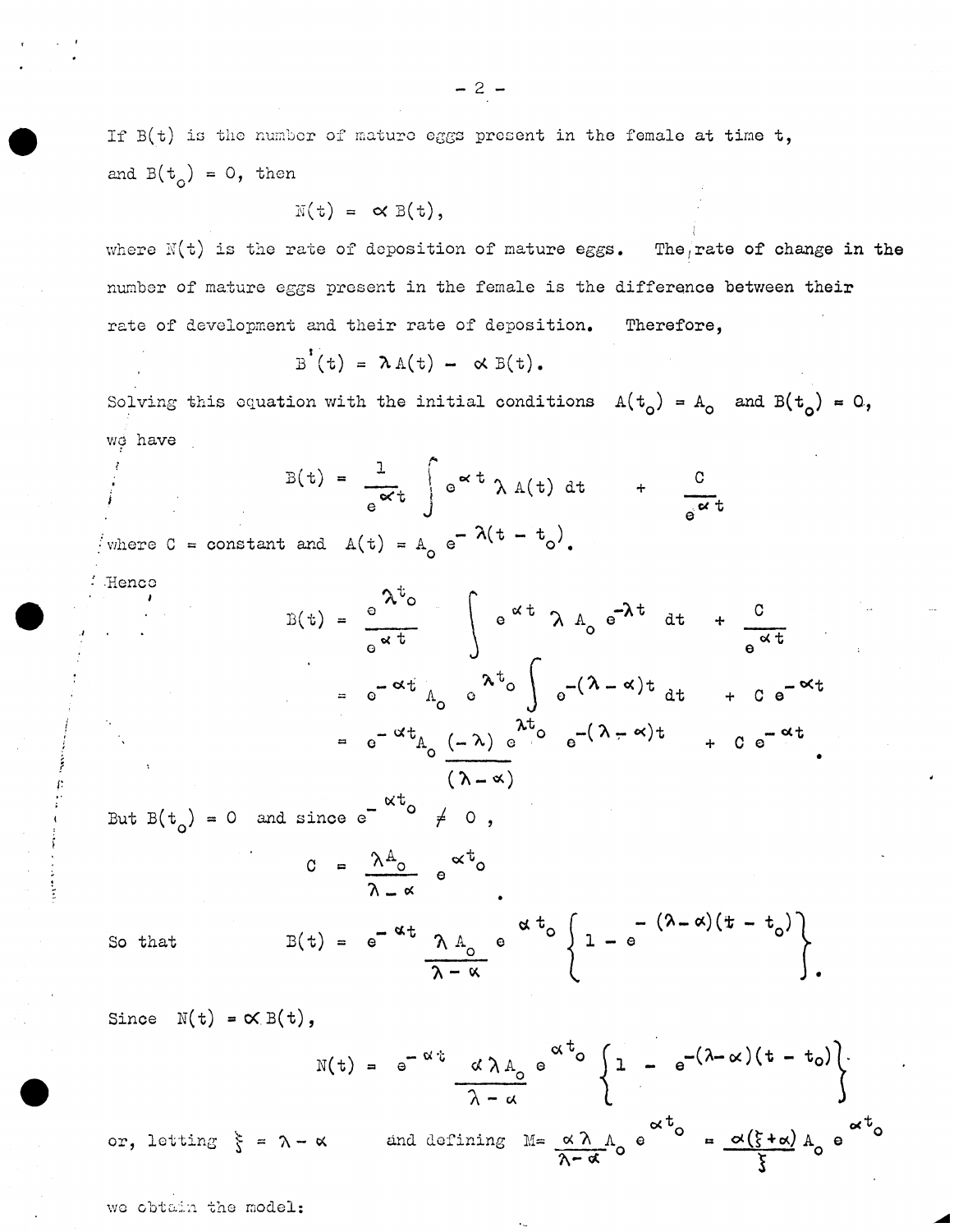$$
\mathbb{N}(\mathbf{t}) = \mathbb{N}\left\{1 - e^{-\frac{S}{S}\left(\mathbf{t} - \mathbf{t}_0\right)}\right\} e^{-\mathbf{t} \cdot \mathbf{t}}
$$

-3-

where  $M$  is the potential maximum daily egg production  ${\tt t}_{\tt O}$  is the initial day of egg laying *s* is the rate of increase in egg production dis the rate of decrease in egg production

## Derivations from the model

The total egg production of a female during her productive lifetime may be found by integrating the function  $N(t)$  over the time interval  $(t_0, t_s)$ , where  $t \geq 0$  is the time at which the female begins egg production and  $t_{\rm g}$  is . age at death,

$$
T(t_{0}, t_{s}) = \int_{t_{0}}^{t_{s}} M (1 - e^{-\frac{1}{3}(t - t_{0})}) e^{-\alpha t} dt
$$
  

$$
= M e^{-\alpha t_{0}} \left\{ 1 - e^{-\alpha (t_{s} - t_{0})} \left[ 1 + \frac{\alpha}{3}(1 - e^{-\frac{1}{3}(t_{s} - t_{0})}) \right] \right\}
$$

Letting  $t_{\rm g} \rightarrow \infty$  , the bracketed term of this expression approaches unity and we obtain potential lifetime egg production,

$$
T(t_0, \infty) = \frac{M e^{-\alpha t_0}}{\alpha (1 + \frac{\alpha}{3})}.
$$

Also,  $T(t_0, ~\mathbf{\mathcal{Q}})$  may also be correlated with the production  $T(t_1, ~t_2)$  during a specific time interval,

$$
T(t_1, t_2) = T(t_0, \infty) \left[ 1 + \frac{\alpha}{3} (1 - e^{-\frac{1}{3}(t_1 - t_0)}) - e^{-\alpha(t_2 - t_1)} \left[ 1 + \frac{\alpha}{3} (1 - e^{-\frac{1}{3}(t_2 - t_0)}) \right] \right]
$$

By differentiating the equation for the egg production model,

$$
N'(t) = M \left\{-\alpha + (\xi + \alpha) e^{-\frac{1}{3}(t - t_0)} \right\} e^{-\alpha t}
$$

Therofore, maximum egg production occurs at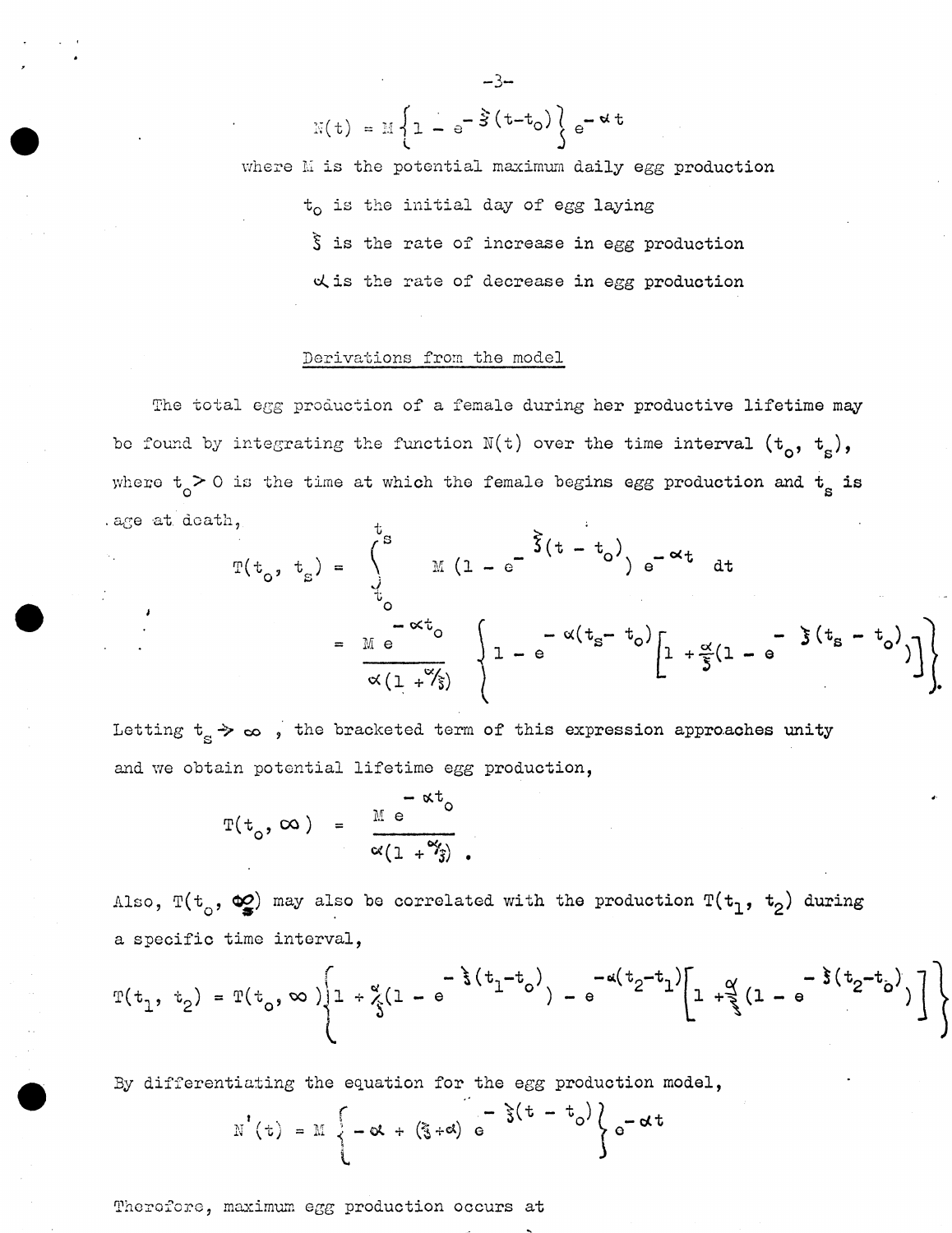$$
t_{\text{max}} = t_0 + \frac{1}{3} \log_{\theta} \left\{ \frac{\frac{2}{3} + \alpha}{\alpha} \right\}
$$

It follows that the maximum egg production reached is,

$$
N(t_{\text{max}}) = \frac{M \sum_{\alpha}^{3} \alpha^{2} \sum_{j=1}^{3} (1 + \alpha^{2})}{\alpha^{2} \sum_{j=1}^{3} (\sum_{j=1}^{3} + \alpha^{2})}
$$

Therefore the relationship between the potential total lifetime,  $T(t_0, \infty)$ , and the maximum egg production reached is

$$
T(t_0, \infty) = \frac{1}{\alpha} \left\{ 1 + \frac{1}{\alpha} \int_{\alpha}^{\alpha} N(t_{\text{max}})
$$

# Interstrain egg production comparisons

Potential lifetime egg production,  $T({t_{c}^{*}}, \infty)$  has been expressed as

$$
T(t_0, \infty) = \frac{M e^{-\alpha t_0}}{\alpha (1 + \alpha / \xi)}.
$$

The constant M was defined as

Therefore 
$$
M = \alpha(\frac{3}{3} + \alpha) A_0 e^{\alpha t} 0
$$

$$
= \frac{1}{3} \alpha t_0
$$

$$
A_0 = \frac{M e^{\alpha t}}{\alpha(1 + \alpha)}
$$

$$
= T(t_0, \infty)
$$

Since  $A_{\circ}$  is determined at  $t_{\circ}$ , it is independent of  $\alpha$  and  $\beta = -\alpha + \lambda$ . Therefore the potential lifetime egg production  $T(t_0, \mathcal{W})$  is fixed at  $t_0$  and is independent of the parameters  $\alpha$  and  $\delta$ .

,.

Let the number of eggs actually laid by the female during her lifetime be  $T(t_o, t_s)$  where  $t_s$  is the time of death of the female. Then  $r(t_s) = T(t_o, t_s) / A_o$  is the proportion of the total potential egg production actually realised.

Hence 
$$
r(t_s) = 1 - \frac{1}{\lambda - \alpha} \left\{ \lambda e^{-\alpha (t_s - t_o)} - \alpha e^{-\lambda (t_s - t_o)} \right\}
$$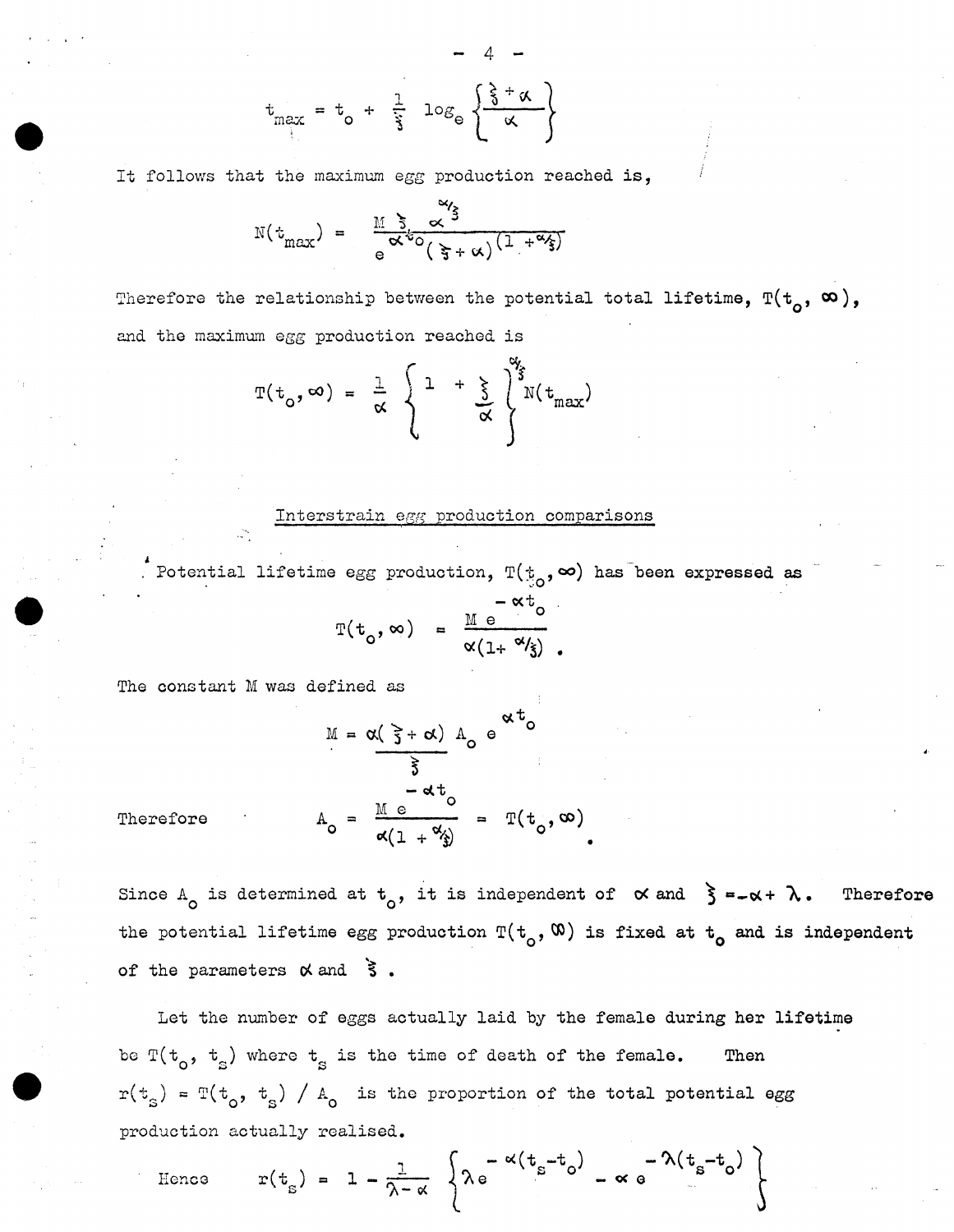Now 
$$
E\left\{x(\tau_{\alpha})\right\} = \rho(\lambda, \alpha)
$$

$$
\frac{\partial \rho}{\partial \lambda} = \frac{\alpha}{(\lambda - \alpha)^{\alpha}} \sum_{\mathbb{E}_{\alpha}} \left\{ e^{-(\alpha - \lambda)(\dot{t}_{\mathbb{S}} - \dot{t}_{0})} - \left[1 - (\alpha - \lambda)(t_{\mathbb{S}} - t_{0})\right] \right\} e^{-\lambda(\dot{t}_{\mathbb{S}} - \dot{t}_{0})} > 0
$$

$$
\frac{\partial \rho}{\partial \alpha} = \frac{\lambda}{(\lambda - \alpha)^2} \mathbb{E} \left\{ e^{-(\lambda - \alpha)(t_s - t_o)} - \left[ 1 - (\lambda - \alpha)(t_s - t_o) \right] \right\} e^{-\alpha (t_s - t_o)} \ge 0
$$

Therefore  $\rho(\lambda, \alpha)$  is an increasing function of both  $\alpha$  and  $\lambda$ . With no selection pressure,  $\propto$  and  $\lambda$  would tend to increase indefinitely. However, environmental selection would determine intermediate values of' these parameters to maximize fitness. This implies that strains of animals of the same species reared in the same environment would have similar  $\rho$  ( $\alpha,\lambda$ ). Hence  $r(t_{c})$ is not a suitable basis for comparison of egg production between such strains. - Since  $T(t_0, \infty)$  is independent of  $\infty$  and  $\lambda$  it therefore becomes the logical basis of interstrain egg production comparisons.

### References

McMillan, I., M.Fitz-Earle and D.S.Robson, 1969 Quantitative genetics of fertility. I Lifetime egg production in Drosophila melanogaster - Theoretical. GENETICS (In press)

J·

- McMillan, I., M.Fitz-Earle and L.Butler, 1969 Quantitative genetics of fertility. II Lifetime egg production in Drosophila melanogaster - Experimental. (Submitted for publication)
- Mertz, David B., 1969 Life History Phenomena in Increasing and Decreasing Populations. Unpublished MS 39 pp.

- 5 -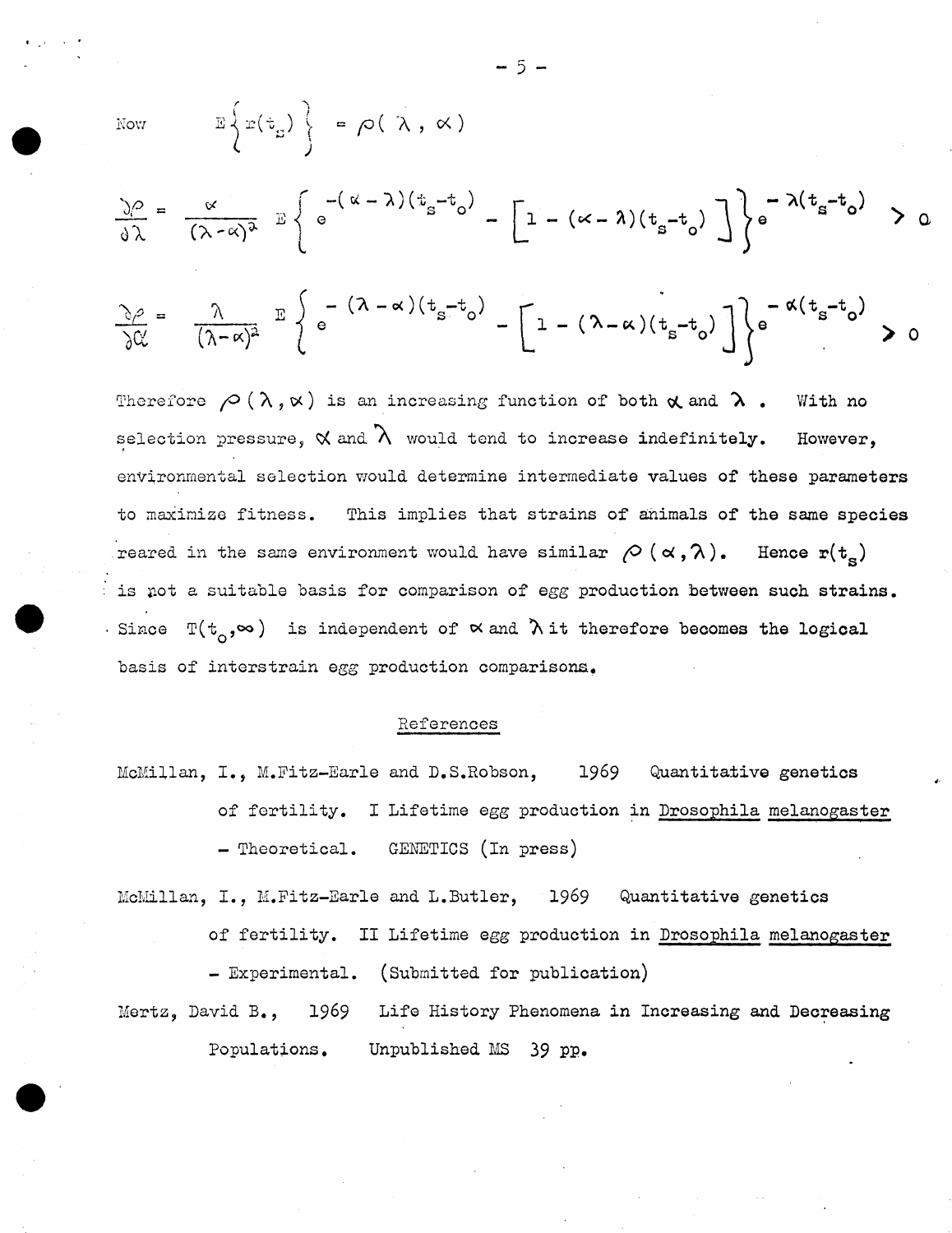Appendix : A modification of the model to include egg loss before deposition



The egg production model as given earlier does not take into consideration loss  $\mathbf b$ f eggs either at the primordial stage or at the mature egg stage. In practice, such genetic wastage could exist through the atrophy and reabsorption of (1) the unfertilised developing eggs or (2) the fertilised eggs, through the effect of the male on zygote viability.

The first derivation of the model involved a two 'compartment' system: the primordial egg cells (A(t))developing into mature eggs (B(t)) at an instantaneous rate  $k_{ab}$ , then being deposited from the ovary at an instantaneous rate  $k_{bd}$ . If we now include the loss rate from each compartment,  $k_{\text{ao}}$  and  $k_{\text{bo}}$  for the primordial and mature stages respectively, then with initial conditions  $A(t_0) = A_0$  and  $B(t_0) = 0$  as before, the equations to be solved are

$$
A'(t) = -(k_{ao} + k_{ab}) A(t)
$$
  
 $B'(t) = k_{ab} A(t) - (k_{bo} + k_{bd}) B(t)$ 

The solutions are

$$
A(t) = A_0 e^{-(k_{av} + k_{ab})(t - t_0)}
$$